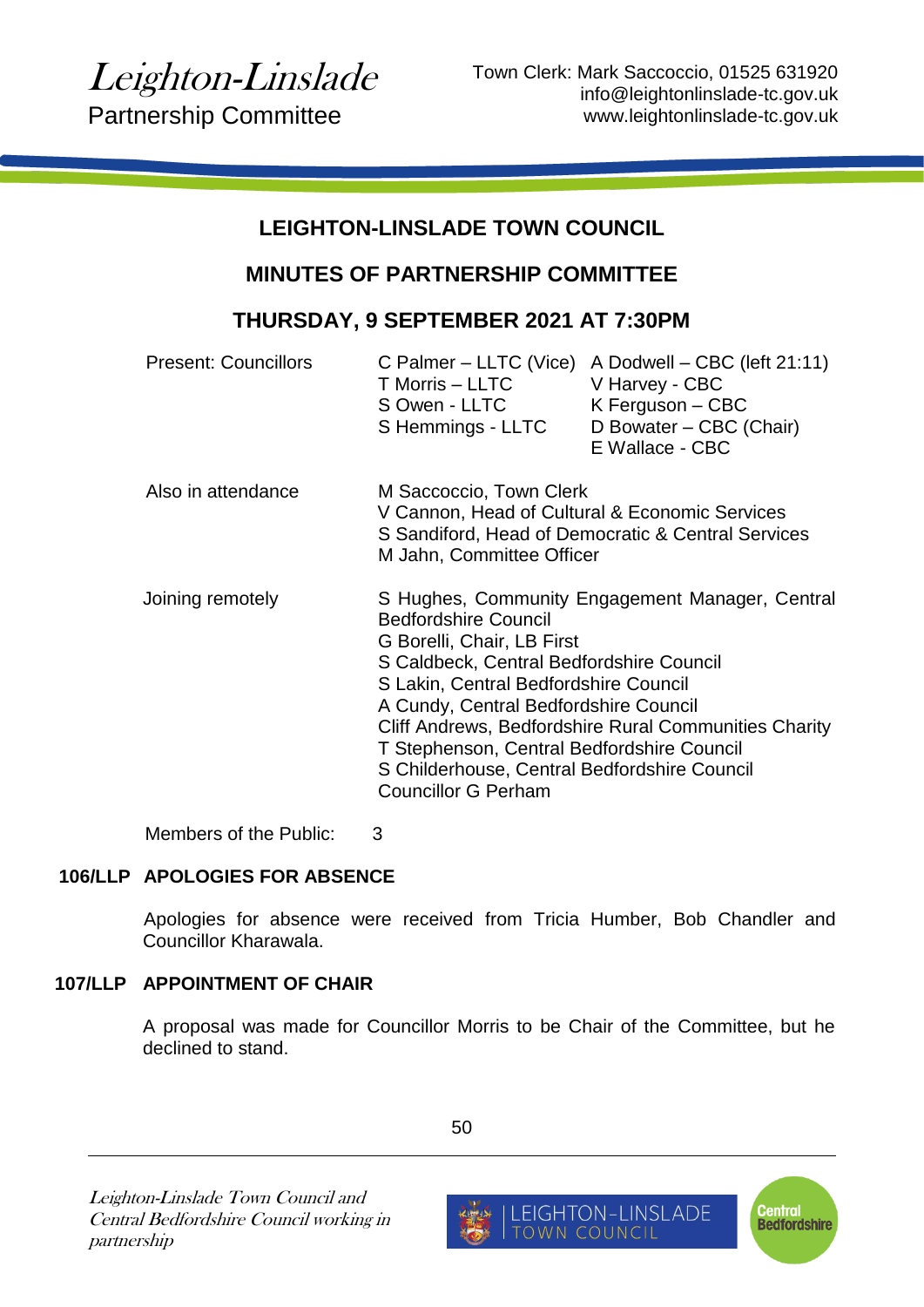It was proposed and seconded that Councillor D Bowater be appointed Chair of the Committee for 2021-2022. There were no further nominations**.**

#### **RESOLVED to appoint Councillor D Bowater Chair of the Partnership Committee for the municipal year 2021-2022.**

Councillor Bowater took the Chair.

#### **108/LLP APPOINTMENT OF VICE CHAIR**

It was proposed and seconded that Councillor C Palmer be appointed Vice Chair of the Committee for 2021-2022. There were no further nominations.

**RESOLVED to appoint Councillor C Palmer Vice-Chair of the Partnership Committee for the municipal year 2021-2022.**

#### **109/LLP APPOINTMENT OF SECRETARIAT 2021-2022**

Members unanimously agreed that Leighton-Linslade Town Council be appointed secretariat for the 2021-2022 municipal year, in accordance with the committee Terms of Reference.

#### **RESOLVED that Leighton-Linslade Town Council be appointed secretariat for the 2021-2022 municipal year.**

#### **110/LP DECLARATIONS OF INTEREST**

Councillor Harvey declared a personal interest as a member of South Bedfordshire Friends of the Earth and Leighton Buzzard Society.

No disclosable pecuniary interests were declared and no dispensations were requested.

## **111/LLP QUESTIONS FROM THE PUBLIC (3 MINUTES PER PERSON; MAXIMUM 15 MINUTES)**

A member of the public spoke to thank the South Side Task & Finish Group for the informative factual work completed by them and he hoped that equal attention would be given to the process for reviewing the temporary pedestrianisation of the High Street**.**

## **112/LLP MINUTES OF THE PREVIOUS MEETING**

(a) The Committee received the draft minutes of the Partnership Committee meeting held on 15 April 2021.

**RESOLVED that the minutes of the Partnership Committee meeting held on 15 April 2021 be approved as a correct record and were signed accordingly.**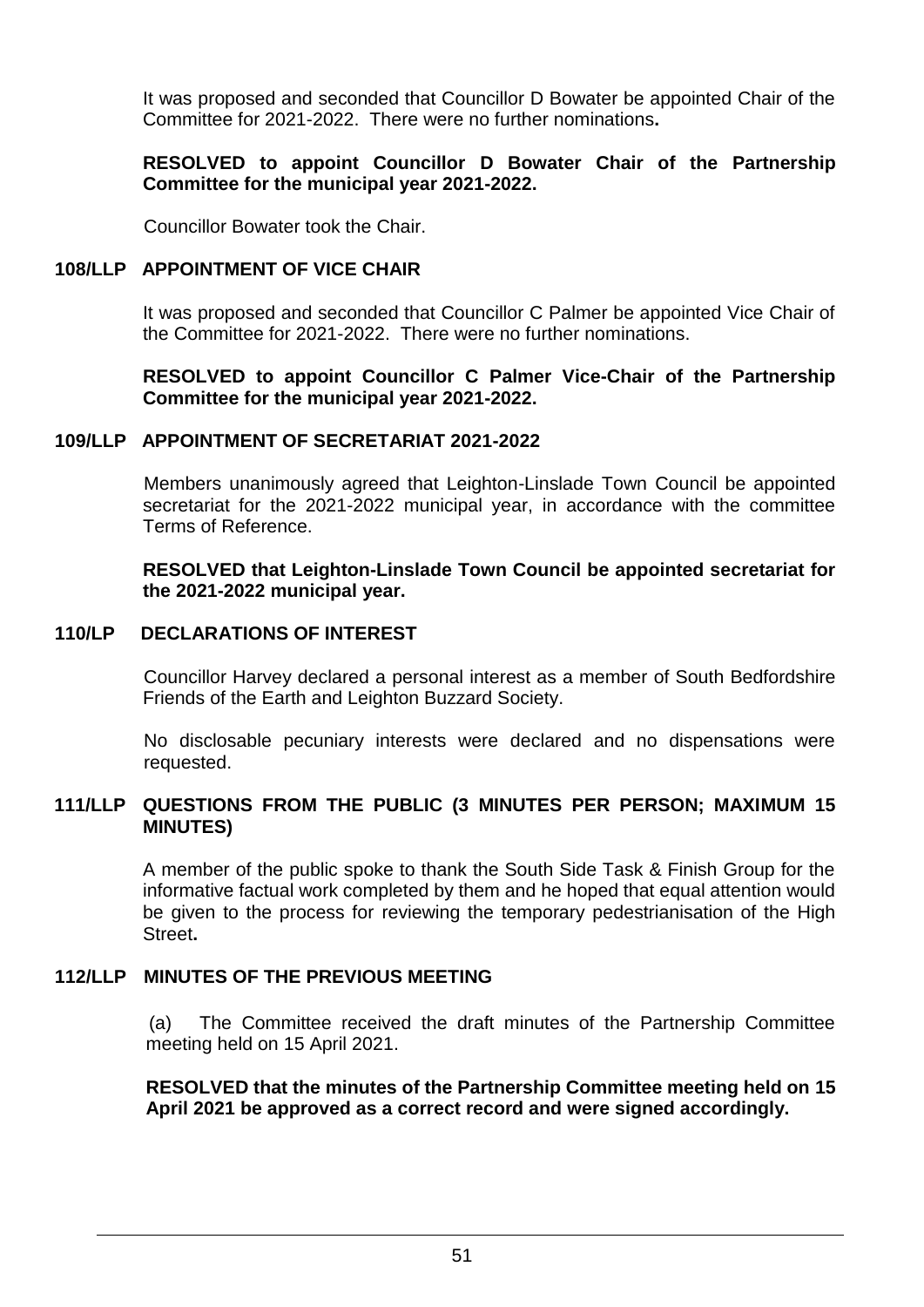(b) Members received the following updates from the minutes:

Minute reference 98/LLP Tiddenfoot Waterside Park – a request was made to include this as an item on future agendas. Officers advised it was programmed to return on 2 December. A request was made that this could possibly be added to the Partnership Project List and this addition was supported by the Ouzel Valley Park steering group.

Minute reference 100/LLP Consideration of how Partnership Committee engages in Section 106 Matters – a scoping paper would be presented at the next meeting.

# **113/LLP APPROVED DECISIONS 5 MAY – 27 JUNE**

The Committee received a record of approved decisions made between 5 May to 27 June 2021 through the delegated authority procedure approved by the Town Council, with email approval from at least a quorum of members of the Council.

Councillor Owen raised a concern that his proposed amendment was not supported by the majority of Councillors, and this was not a good start for a review of the Partnership Project List.

## **RESOLVED to note the decisions.**

# **114/LLP COMMUNITY REPRESENTATION**

The Committee considered a replacement for Community Representative after the closure of Community Action Bedfordshire. All members agreed to the co-option of a representative from the Bedfordshire Rural Communities Charity to join the Partnership Committee as Community Representative.

#### **RESOLVED that a representative from Bedfordshire Rural Communities Charity be co-opted onto the Partnership Committee as Community Representative.**

# **115/LLP PLACE DELIVERY**

(a) Sam Caldbeck, Central Bedfordshire Council gave a verbal update on the Welcome Back Fund. This was a government initiative to encourage shoppers back into the town centre following the Covid-19 pandemic and provided funding to enhance the High Street. Leighton-Linslade Town Council had started a programme this month to provide entertainment in the High Street, an advertisement had been placed on the back of a bus, more Market gazebos and benches had been ordered. A Welcome Back Letter would go to every householder by the end of September to promote the town. Sam Caldbeck confirmed benchmarking studies would be carried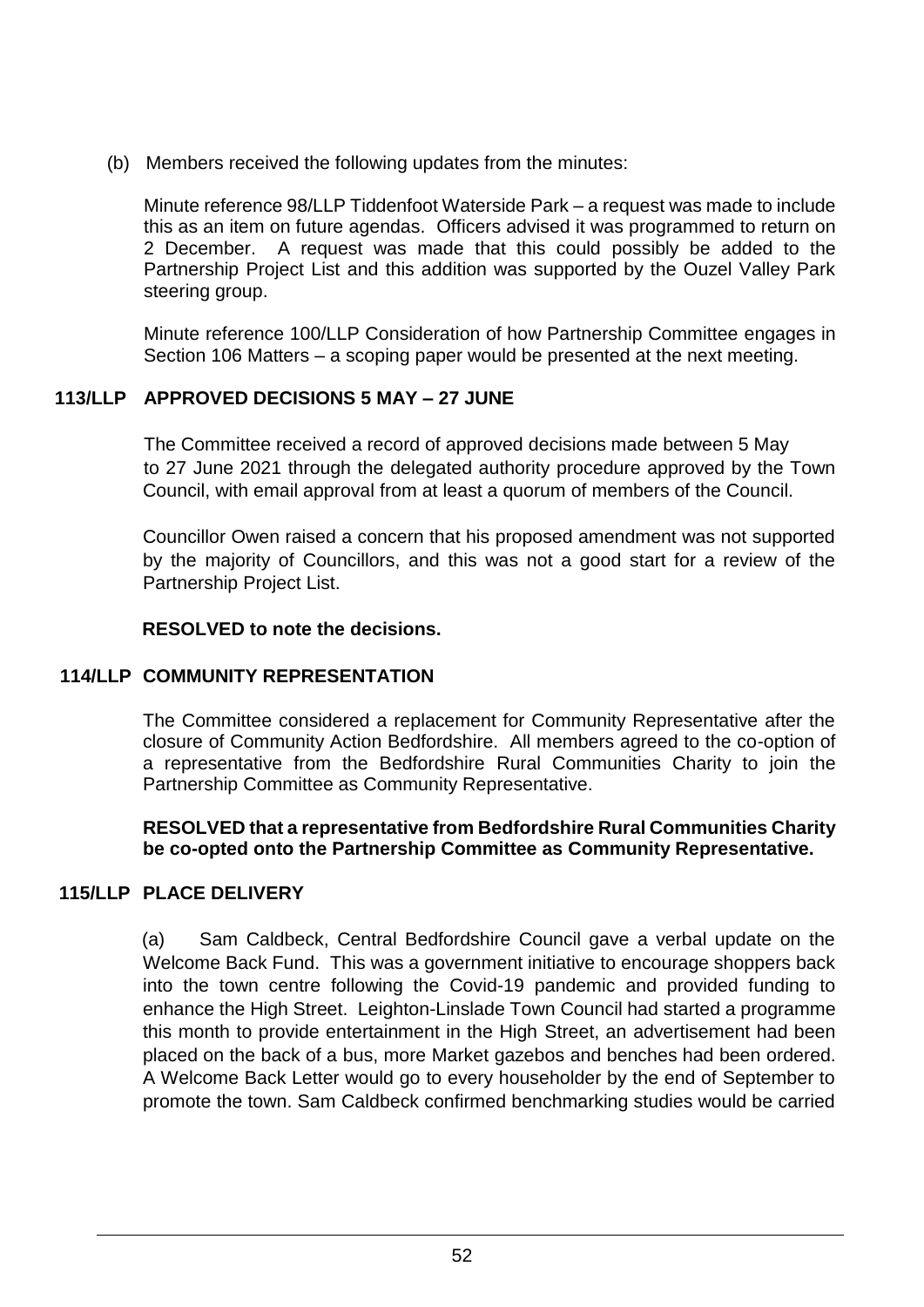out to track changes in car park usage, footfall and changes from pre-Covid to after the lifting of restrictions.

A concern was raised by Councillor Harvey as the original activity promised from the temporary pedestrianisation and now the Welcome Back Fund had not yet been delivered completely. The High Street was still waiting for benches, a deep clean and repairs to the street surface. Promises were made last summer by Central Bedfordshire Council, and she felt that a more honest approach to a completion date would have been the preferred option. Delays in supply of the benches, now funded through the Welcome Back Fund, had caused a slip in completion date but it was confirmed that the Town Council had delivered as quickly as possible under the current circumstances.

(b) Tobin Stephenson, Central Bedfordshire Council spoke to update the Committee on the Hockliffe Road care home facility. He confirmed planning permission had been granted and a contractor identified to start in less than a month. The build was scheduled as a 60 week build. This would be the first sustainably built care home in the area with solar panels, air source heat pumps, electric charging points and outdoor spaces. Members were encouraged by this and hoped the construction kept to schedule without too much disruption to residents.

A question was raised regarding the Day Care facility and it was confirmed the consultation would re-open in the New Year for comments to be made on preferred options and use of community space in the building.

(c) Andrew Cundy, Central Bedfordshire Council spoke to the Committee to update on the development delivery progress at Clipstone Park, Chamberlains Barn and Stearn Land. Concerns were raised regarding the provision of schools within the developments and why they were still following the 3-tier process when a 2-tier system was being considered. A question was raised regarding the roof height to the newly constructed warehouse building and its relation to new homes thereabouts. It was confirmed the planning permission had been granted over 10 years' ago and could not be changed.

A question was raised regarding the green infrastructure and availability of the planned allotments. The Committee was advised that this information would be relayed to the Town Clerk who would then circulate it to members. Leighton-Linslade Councillors requested they should be included in dialogue to discuss where the destination of S106 money could be best spent to benefit the town.

(d) Steve Lakin, Central Bedfordshire Council spoke to update members on plans to survey and engage stakeholders on the temporary pedestrianisation of the High Street. This was an experimental temporary traffic order put in place to enable social distancing when restrictions were lifted during the Covid-19 pandemic. The ETRO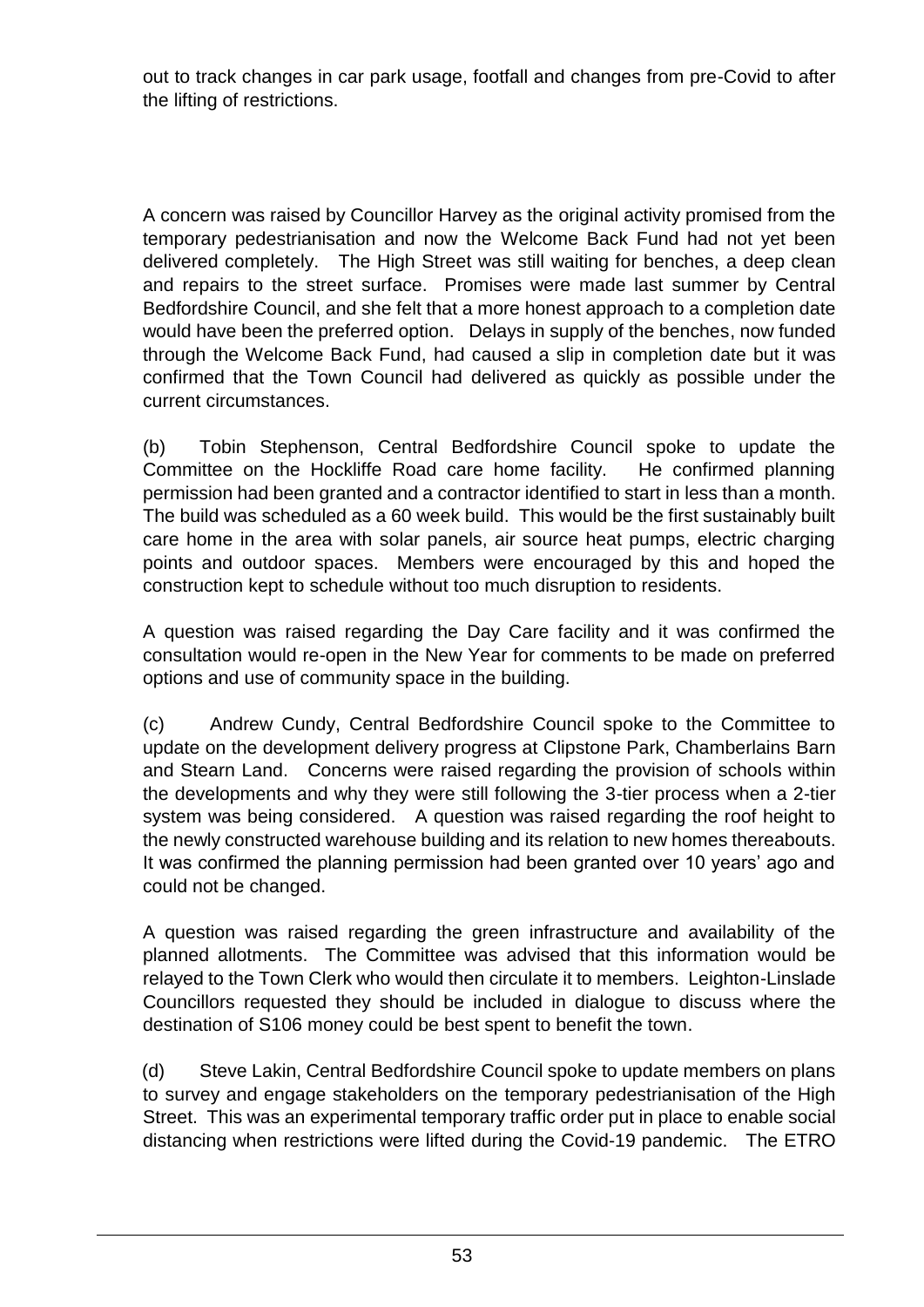would expire at the end of March 2022 so a decision needed to be made before then as to the future of the High Street. The options would be to leave as it is now or revert to before the pandemic. An Economic Impact Assessment was being commissioned and stakeholder engagement was due to take place in December-January.

Committee members felt strongly that public consultation was essential to better understand resident views and felt that additional options should be considered, not just the binary choice of keeping or removing the ETRO. A suggestion was made by the Committee for a 'middle view' where the High Street would be closed on market days and open on other days. A full and clear picture was needed on what choices would be available to residents so they could make an informed decision once the consultation began.

Thanks were given to all the officers from Central Bedfordshire Council for attending the meeting and providing detailed presentations to the Committee.

# **RESOLVED to note the information.**

# **116/LLP LAND SOUTH OF THE HIGH STREET**

(a) The Committee received the draft minutes of South Side Task and Finish Group held on 26 July 2021.

(b) Councillor Palmer, Chair of the South Side Task and Finish Group informed the Committee that the group unanimously agreed that the land south of the High Street was a priority project for the town. He emphasised the need to keep the momentum moving forward and that Central Bedfordshire Council should give priority to the marketing and development of the site. Consideration should be given to the potential uses of the land with provision for adequate parking and research into the surrounding areas. Thanks were given to the Task and Finish Group for their work on this important issue and Sam Caldbeck in keeping the group informed of progress.

(c) The Committee considered the recommendations made by the Town Council's Policy and Finance Committee on 23 August 2021. Recommendations were approved unanimously but it was also agreed to keep this matter as a standing item on the Partnership Committee agendas going forward.

# **RESOLVED:**

- **(i) To note the report from Councillor C Palmer summarising the work of the Land South of the High Street Task and Finish Group.**
- **(ii) That Central Bedfordshire work streams relating to Land South of the High Street (e.g. revision of the 2012 development brief, planning matters, Local Plan review), that consideration be given to potential uses of the site such as a performing arts and cultural facility, civic facility, police accommodation and/or location for the integrated health services hub.**
- **(iii) That the Land South of the High Street Task and Finish Group be formally disbanded following completion of its initial investigations and that the work continue through a new working party to report to the Town**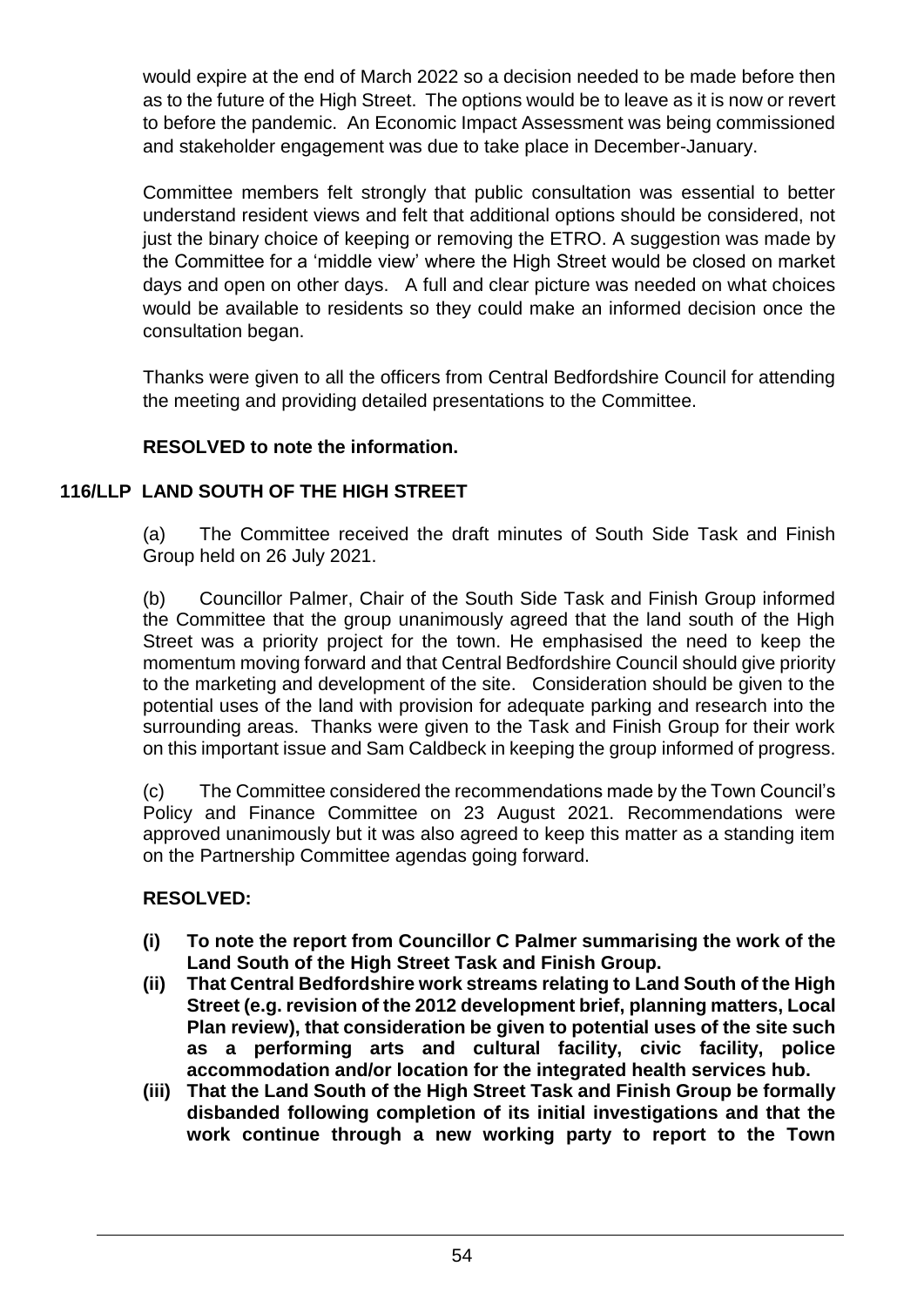**Council's Policy and Finance Committee with a suggested membership of Councillors: C Palmer, S Jones, T Morris, S Owen, R Goodchild, M Freeman, V Harvey and one member of the Labour group. Terms of reference and membership to be reviewed further by the group itself and approved by Policy and Finance Committee.**

**(iv) That Central Bedfordshire Council be requested to –**

**(a) Support the ongoing work of the working party with Central Bedfordshire Council officer involvement**

**(b) Explore whether S106 monies could be utilised to fund a feasibility study/business case for a civic facility on land south of the High Street.**

**(c) Support of Town Council's aspirations to be actively involved in any future work around the place making agenda that the principal authority may undertake for Leighton-Linslade, including land south of the High Street and the eastern urban at Chamberlains Barn, Clipstone Park and the Stearn Land.**

# **117/LLP BUS IMPROVEMENT PI AN**

Susan Childerhouse, Assistant Director Public Protection and Transport informed Members the consultation for a bus service improvement plan would end on 22 September and was live on the Central Bedfordshire Council website at the present time. A link would be forwarded to the Committee members.

## **RESOLVED to note the information.**

## **118/LLP COMMUNITY FORUM UPDATE**

The Committee were informed the results of the Community Forum survey would be brought back to Committee on 2 December.

#### **RESOLVED to note the information.**

#### **119/LLP STANDING ITEMS**

No updates were given**.**

#### **120/LLP COMMITTEE OBJECTIVES & WORKPLAN**

The Committee received and considered the objectives and work plan for the municipal year 2020-2021.

**RESOLVED to note the information.**

#### **121/LLP ITEMS FOR REQUESTING ATTENTION BY CENTRAL BEDFORDSHIRE COUNCIL**

Two items were identified as requiring attention by Central Bedfordshire Council –

(a) Repairs to the pavements in the High Street particularly around the Market Cross to eliminate trip hazards.